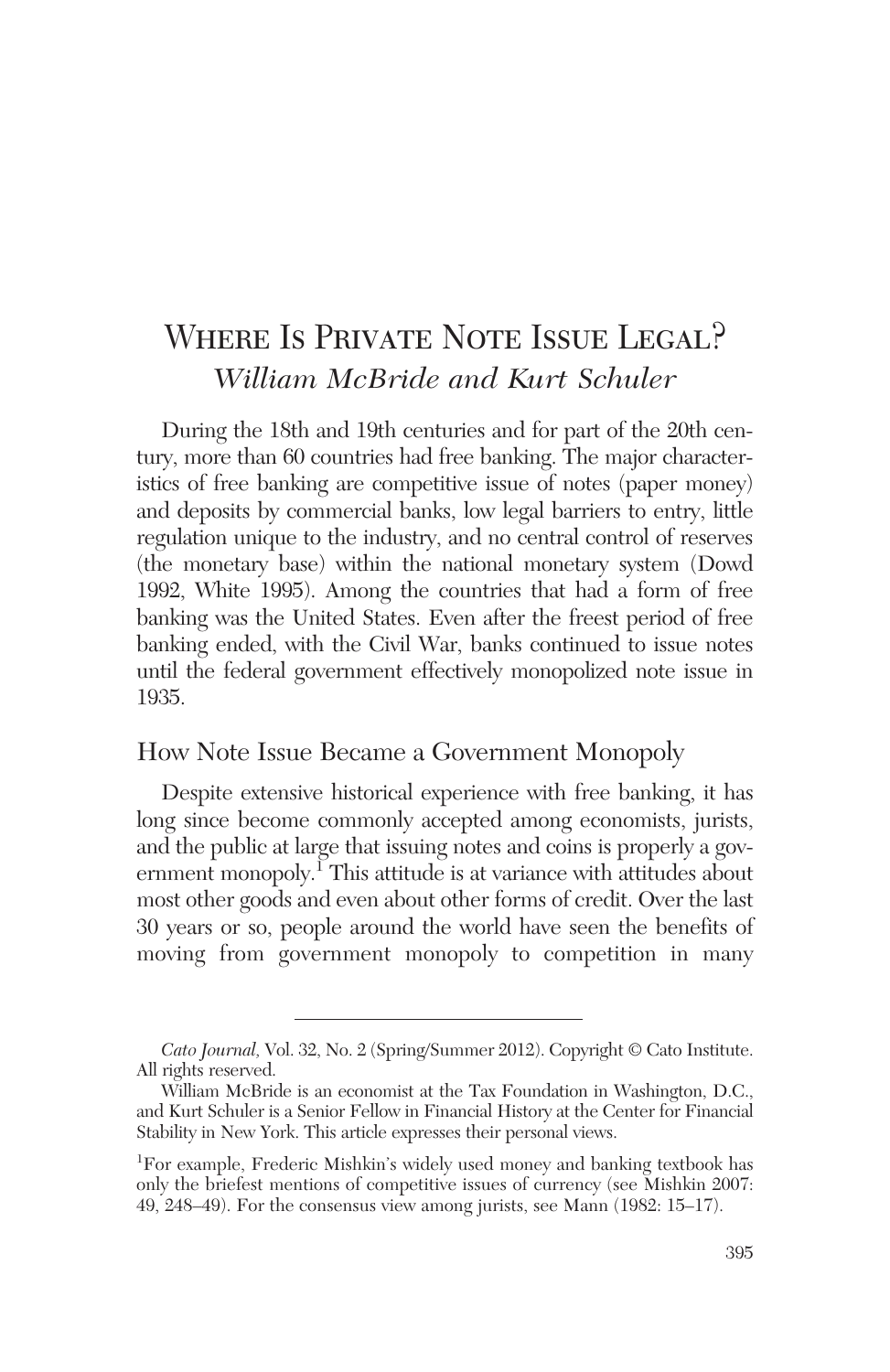industries, including airlines, railroads, electricity generation, mail, and telephones. All former centrally planned economies now have competition in banking. Whether in Washington or Warsaw, no consumer would be happy with a monopoly government bank from which there would be no appeal if it refused him a mortgage, a car loan, or a credit card.

Why, then, is note issue different? The answer seems to be the analogy between notes and coins as hand-to-hand currency. From ancient times, coinage has been considered a government prerogative. The first Chinese coins, issued during the "Spring and Autumn period" (771–403 B.C.) may well have been government-issued; the first Western coins, issued about 600 B.C. in Lydia, a Greek kingdom in what is now western Turkey, certainly were. When the Pharisees asked Jesus whether it was lawful for the Hebrews to pay taxes to their Roman occupiers, his reply was to ask them whose image was on the coins they used to pay taxes. The coins were Roman, so the image was Caesar's. Jesus then famously replied, "Render therefore unto Caesar the things which are Caesar's; and unto God the things that are God's" (Matthew 22: 21).

The Gospel account illustrates the close connection between coinage and taxation. Caesar, and the little Caesars of a thousand principalities who were his eventual successors, issued coins because a monopoly of coinage offered a way of raising revenue that was within the administrative capabilities of ancient and medieval governments. Coinage revenue was significant back then, while today revenue from notes and coins is normally but a small part of government revenue—2 to 3 percent in the United States. Advances in record keeping have given modern governments the ability to tax rich streams of income that tax collectors before the 20th century would have had difficulty even discovering.

From a purely economic perspective, taxation is the only substantial rationale for a forcible government monopoly of coinage. Claims that coinage is a natural monopoly do not withstand examination. If government is a natural monopolist, it is unnecessary to forbid potential competitors, because they are doomed to fail. Moreover, the natural monopoly argument neglects that until the 19th century, governments generally did a poor job of supplying coinage in amounts appropriate for the public's demand. Official coins were often in shortage, occasionally in glut, and rarely in appropriate supply. This was true both in the East and the West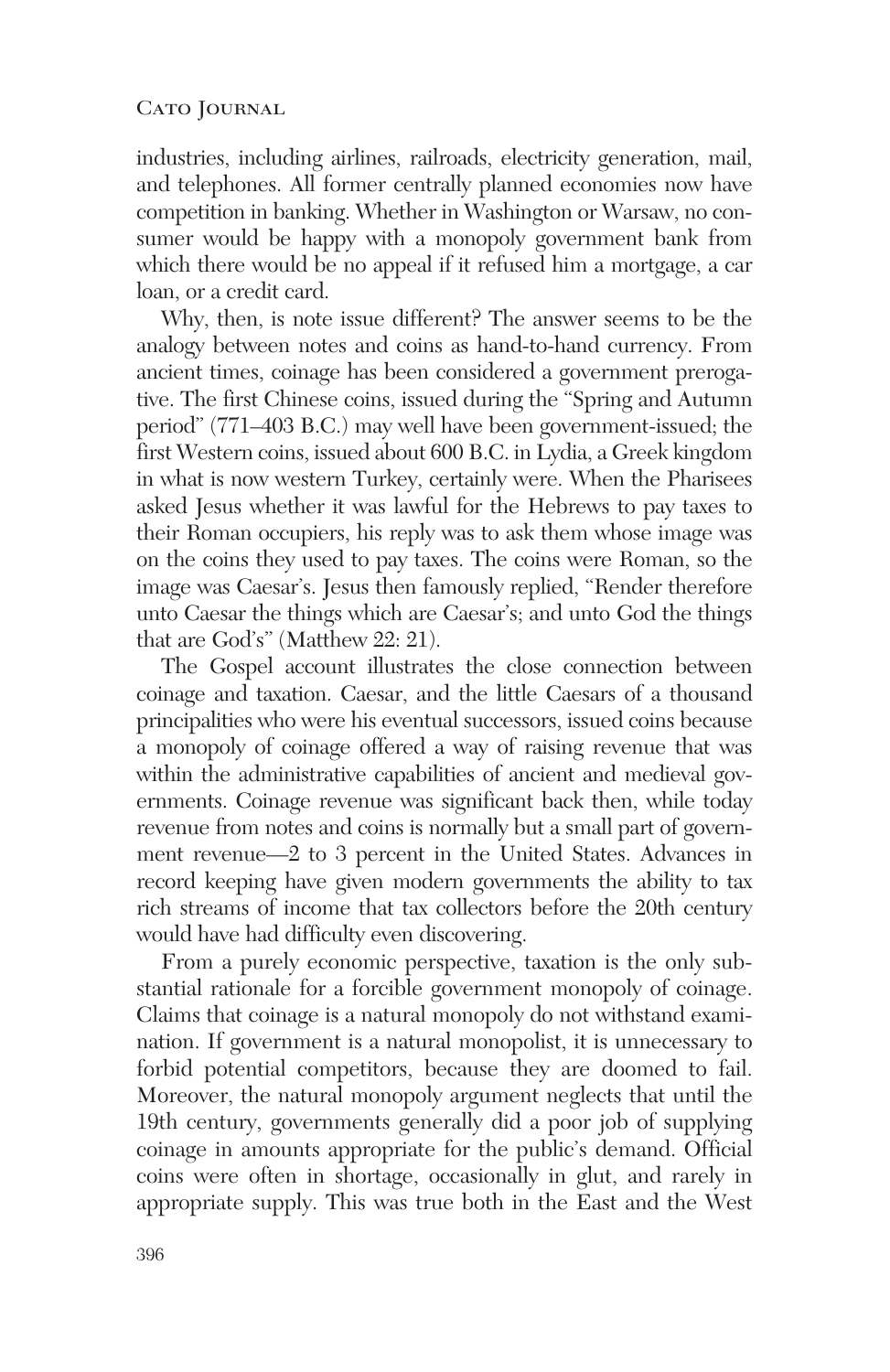(Peng 1994, v. 1: 197, 358, 393, 545, 547, 585–94; Sargent and Velde 2002: 52–53, 131–38). Private mints, sometimes legal, sometimes illegal, sometimes operating in a gray area of the law, operated in some Western countries in the 18th and 19th centuries and during numerous episodes over centuries in China when the supply of government coinage was inadequate. The British government led the way in supplying a fairly adequate coinage in the 19th century after adopting some, though not all, of the consumerfriendly practices pioneered by private British mints. It lacked sufficient confidence in the Royal Mint's ability to compete with the private mints, thus it prohibited them from continuing to issue coins for circulation in Britain (Selgin 2008: 235–66, 295–305).

The first true circulating notes were issued in China, apparently around the year 995, and were issued by private bankers in the city of Chengdu. The government monopolized note issue in 1024 (Peng 1994, v. 1: 369). So began the first instance of a cycle repeated often in Chinese history: government debasement of the currency as its finances became increasingly precarious; de facto abandonment of notes by the public; then a new ruler or dynasty that eschewed government note issue, allowing free banking, until it too encountered financial problems. Over these cycles, China never seems to have had a vigorous debate about competition versus monopoly in note issue.

In Europe, the first true circulating notes were issued in 1661 by Stockholms Banco, a private bank chartered by the crown in return for half of the profits. Later, after the bank encountered financial problems, the Swedish parliament took it over; much later still, it became what is now Sweden's central bank. Europe's multiplicity of political jurisdictions allowed a variety of policies toward note issue, from competition to monopolization, to develop side by side. Likewise, there was no consensus of views among economists. Adam Smith ([1776] 1981: Book II, chapter 2, final paragraph) contended: "If bankers are restrained from issuing any circulating bank notes, or notes payable to the bearer, for less than a certain sum, and if they are subjected to the obligation of an immediate and unconditional payment of such bank notes as soon as presented, their trade may, with safety to the public, be rendered in all other respects perfectly free." The next economist who exercised an influence anywhere near as great as Smith, David Ricardo ([1817] 1953: 354, 362–63), took the contrary position because of his belief that "after the establishment of Banks, the State has not the sole power of coining or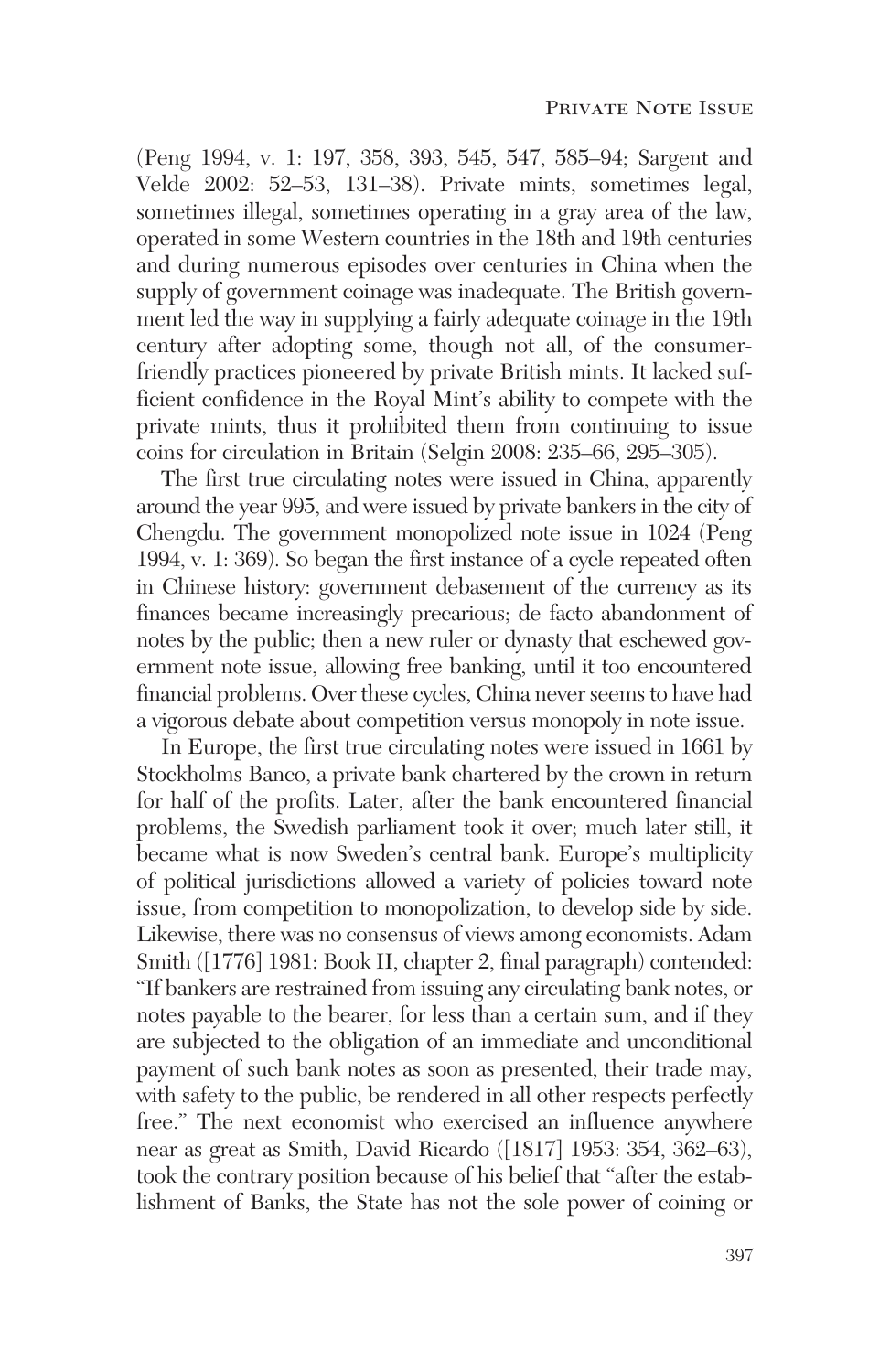issuing money." He proposed a government monopoly of note issue, an idea he reiterated several years later in a posthumously published pamphlet (Ricardo [1824] 1962: 285–87). At the time, the Bank of England was privately owned (as it would remain until 1945) and it had a de facto monopoly of note issue in and around London, while "country banks" issued notes competitively outside London under onerous restrictions. Ricardo proposed to replace the note issues of the Bank of England and those of the country banks with a government issue. He did not address conditions in Ireland, which had a situation like that of England, with the Bank of Ireland as a privileged bank, or Scotland, where banks operated much more on a footing of equality without onerous restrictions.

Monetary events in Britain during the Napoleonic Wars and financial crises in 1825 and 1836–37 provided fodder for debate about banking regulation. One of the key questions was whether existing arrangements about note issue had contributed to the crises, and whether to change the arrangements. The Currency School, which took many of its ideas from Ricardo, triumphed with the Bank Charter Act of 1844 (7 & 8 Vict. c. 32), the Bankers (Ireland) Act 1845 (8 & 9 Vict. c. 37), and the Bank Notes (Scotland) Act 1845 (8 & 9 Vict. c. 38). The Bank Charter Act subjected the Bank of England to a 100 percent reserve requirement in gold for notes issued above £14 million. It forbade new issuers of notes in England and Wales, froze the existing note issues of the country banks, and required the country banks to cease issuing notes if they opened branches in London. The attraction of London branches was such that by 1921 the last note-issuing country bank ceased to issue notes. The Bankers (Ireland) Act imposed restrictions on Irish banks similar to those on English and Welsh banks, with the privately owned Bank of Ireland rather than the Bank of England as the privileged bank. The Bank Notes (Scotland) Act forbade new issuers in Scotland and subjected existing issuers to a 100 percent reserve requirement in gold for notes issued in excess of their recent average. The overall result of the legislation of 1844-45 was that the Bank of England obtained control of the monetary base of the whole of Britain despite concessions to other note-issuing banks, concessions whose importance declined as the economy grew and demand for notes rose.

Because England was the most advanced economy of the time and also had the strongest group of economists, its example was highly influential. A financial crisis in 1847 showed that the Currency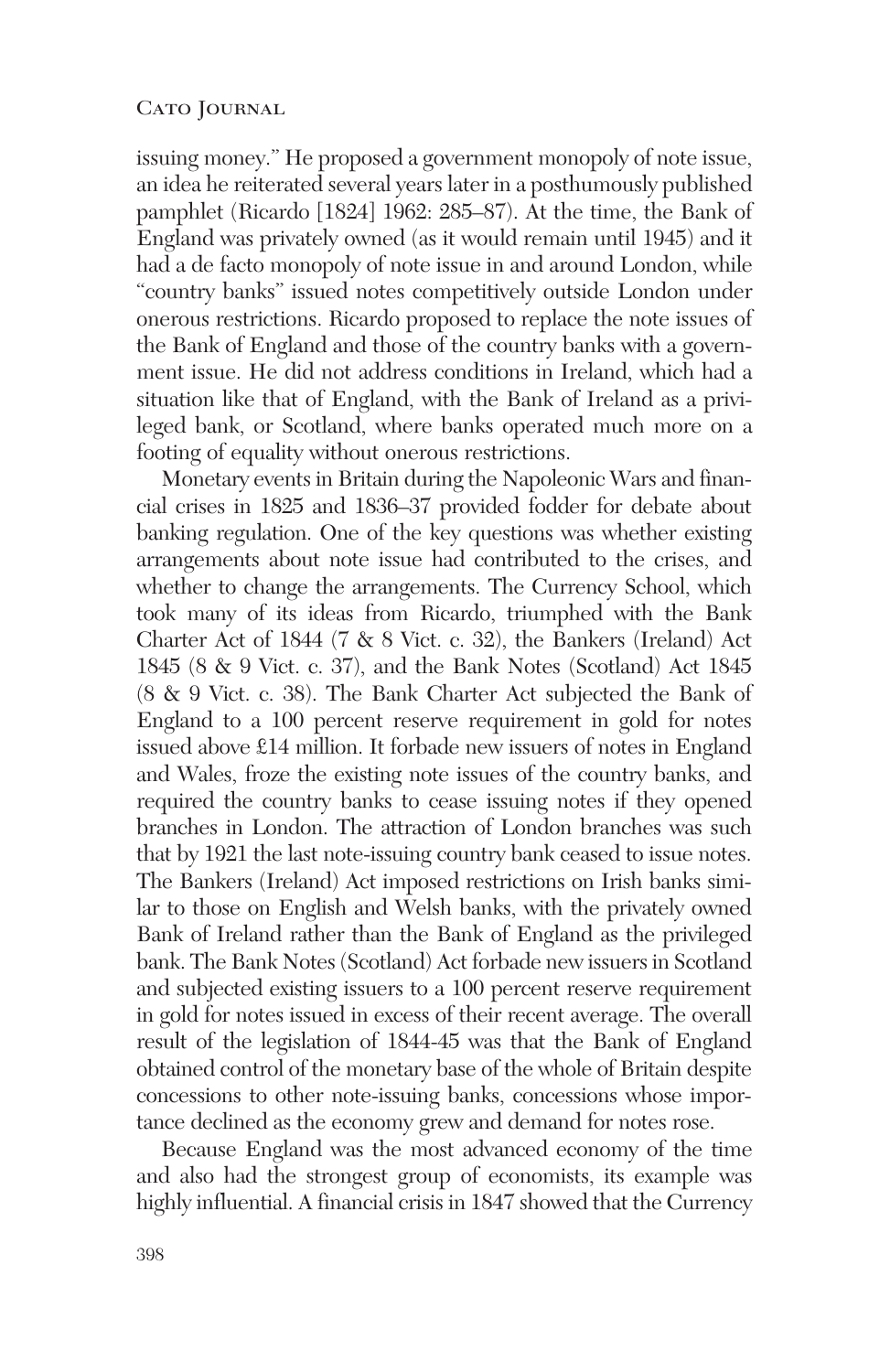School's ideas for limiting the note issue of the Bank of England were potentially disastrous if not relaxed in a crisis, but the Bank of England's note monopoly persisted even so. Other countries imitated England, often down to the details of legislative provisions, in establishing central banks with a monopoly of note issue. Conferences of the League of Nations in Brussels in 1920, Genoa in 1922, and London in 1933 issued statements recommending that central banks be established in all relatively advanced economies that did not already have them. The Great Depression also contributed to the decline of free banking in the countries that still had it, by leading to demands that governments be more activist in monetary policy to try to combat the depression (Schuler 1992: 37).

### Cases Where Multiple Note Issuers Exist Today

Free banking was replaced by systems of government monopoly note issue, especially central banking, not generally because it performed poorly, but because it did not provide opportunities for monetary management and generating government revenue by creating inflation (Schuler 1992: 30–39). The last historical case of free banking ended in South-West Africa (now Namibia) in 1962. There are, however, four places today that still have multiple local issuers of notes: Scotland, Northern Ireland, Hong Kong, and Macao.

The Scottish and Northern Irish note issuers are holdovers from the British legislation of the 1840s. Scotland and Northern Ireland traveled a different path from England and Wales because British legislation acknowledged their distinctiveness; even today, it does not enforce absolute uniformity in banking or in some other areas. In Scotland, notes are issued by the Bank of Scotland (now part of Lloyds Banking Group), the Royal Bank of Scotland, and the Clydesdale Bank (now a subsidiary of National Australia Bank). In Northern Ireland, notes are issued by the Bank of Ireland, the Northern Bank (now a subsidiary of Danske Bank), the Ulster Bank (now a subsidiary of Royal Bank of Scotland), and First Trust Bank (earlier the Provincial Bank of Ireland, now part of Allied Irish Banks). Banks in Northern Ireland formerly issued notes in the south also, but after the south became independent from the United Kingdom in 1922, it established a government monopoly note issue (Ireland, Currency Notes Act 1927).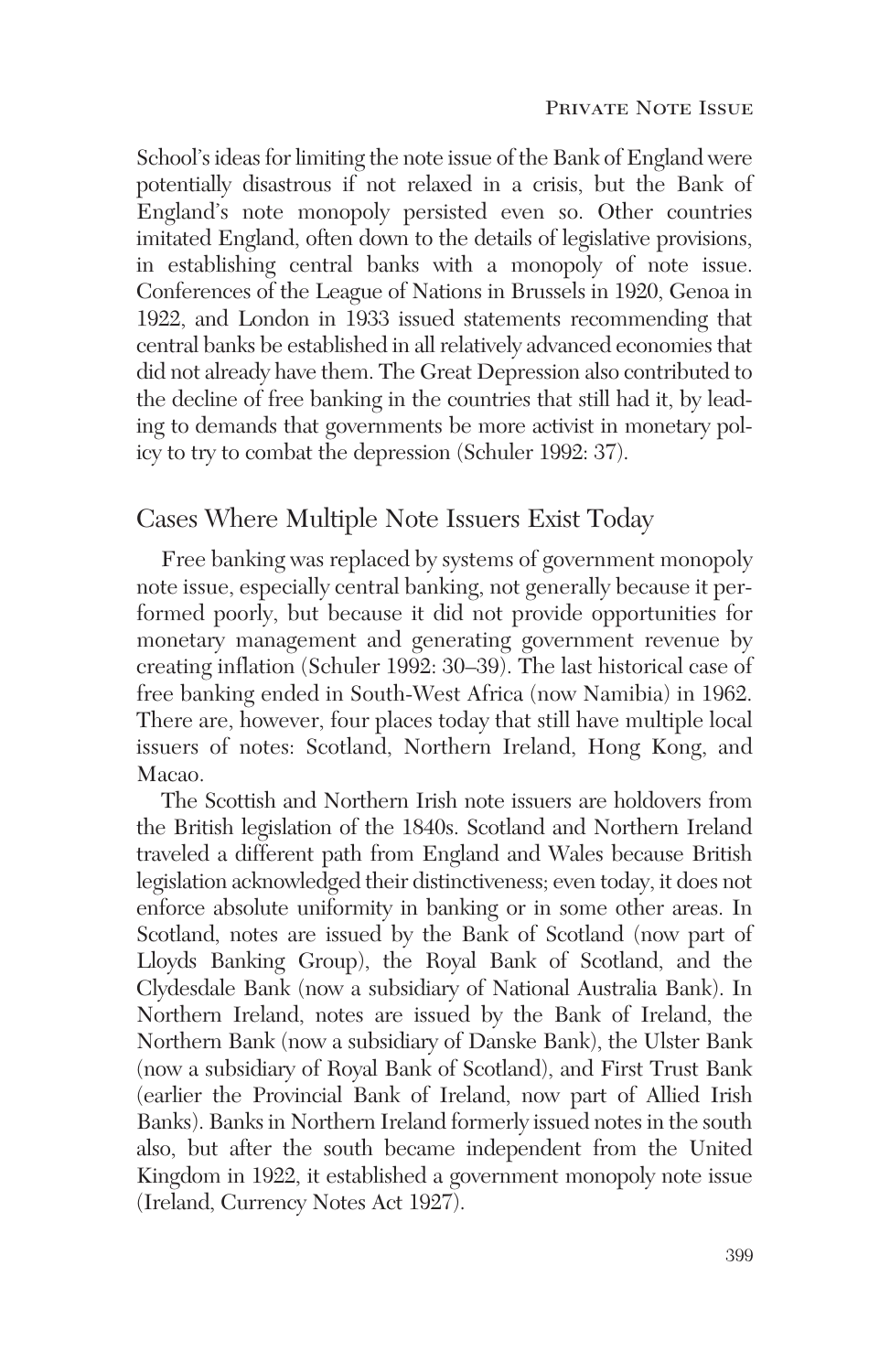In Hong Kong, the existence of multiple issuers is likewise an echo from the days of free banking. Hong Kong had free banking until 1935, when China abandoned its centuries-old silver standard because the U.S. silver purchase program of the time was causing unwanted currency appreciation. Hong Kong followed China off the silver standard and, as China initially did, linked its currency to the pound sterling. To do so, Hong Kong established a currency board, but unlike currency boards elsewhere, Hong Kong's did not issue its own notes. Rather, it let the existing note-issuing banks continue to issue, but required them to hold government-issued Certificates of Exchange as backing for new issues of notes. To obtain the certificates, banks had to surrender an equivalent amount of sterling.<sup>2</sup> Two of the three banks that issued notes in 1935 survive and continue to issue today: HSBC (the Hongkong and Shanghai Banking Corporation) and Standard Chartered Bank. In addition, the government of Hong Kong allowed the Bank of China to become a note issuer in 1994 in recognition of the bank's large local market share and as a way of acknowledging China's growing influence in the years leading up to Britain's handover of Hong Kong to China in 1997. The Hong Kong Monetary Authority does issue notes today, but only in the smallest denomination of Hong Kong \$10, equal to US\$1.28.

In Macao, the Banco Nacional Ultramarino (now owned by the Portuguese bank Caixa Geral de Depósitos) had issued notes since its days as Portugal's semiofficial colonial bank. As in Hong Kong, the government allowed the Bank of China to become a note issuer, in 1995, in recognition of the bank's large local market share and as a way of acknowledging China's growing influence leading up to Portugal's handover of Macao to China in 1999. The two banks issue notes under requirements like those of Hong Kong. Macao's central bank links its currency to the Hong Kong dollar. Unlike the case in Hong Kong, in Macao notes are apparently printed and expected to circulate in equal amounts for each bank.

None of these cases are examples of free banking as it existed in previous centuries. Competition among the multiple note issuing banks is limited. To a large extent they are merely agents for the monetary authorities. The banks are required to hold reserves at the

<sup>&</sup>lt;sup>2</sup>Decades later, Hong Kong switched to the U.S. dollar as the anchor currency, but otherwise the system remained unchanged.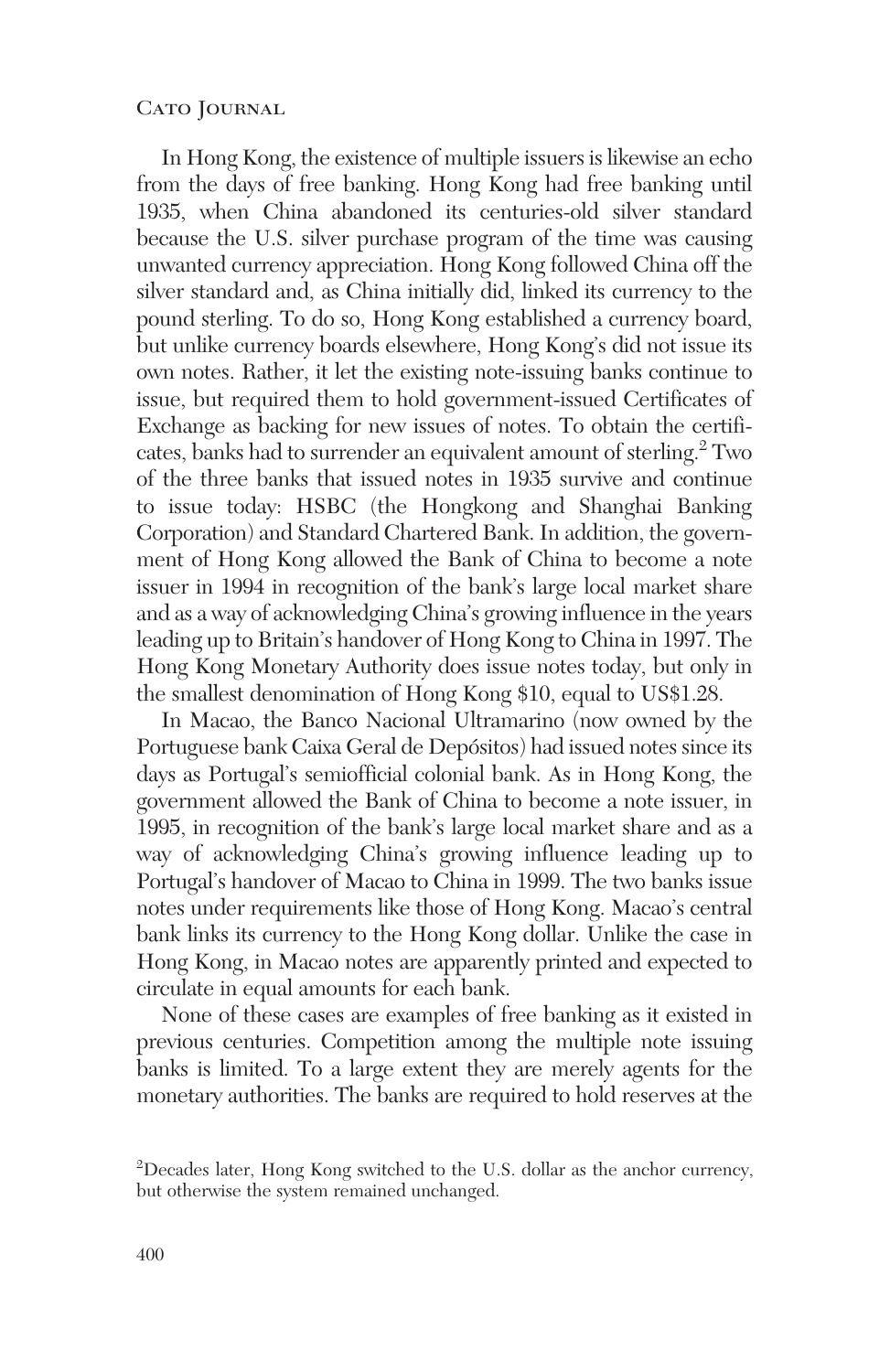monetary authority equal to notes in circulation, and in Scotland, Northern Ireland, and Hong Kong, governments have in recent years eliminated the "fiduciary" (unbacked) issues that the law originally allowed to note-issuing banks. The banks do not even pay for the note-printing themselves; the monetary authorities bear the costs. The notes are no more costly to the banks than a pure government issue would be, though, and they yield two benefits that a pure government issue would not. One is that the notes do not count as issued, and thus do not require reserves to back them, until they are out of the banks' hands into circulation, whereas banks must give up assets for government-issued notes when they receive the notes, even if the notes just sit in a vault and never enter circulation. The other, less important benefit that banks receive from issuing notes with their own names on them is a modicum of free advertising.

### Cases Today Closer to Historical Free Banking

Cases that are closer to free banking do exist today, as de facto instances of competition within frameworks of supposed de jure monopoly of the national currency. Many countries have unofficial dollarization, in which people widely use a foreign currency, most often the U.S. dollar, as a supplement to the local currency. In very small countries, dollarization is often a result of the tourist trade: locals find that accepting dollars or other foreign currency notes brought in by tourists increases patronage by tourists. Locals then start using dollars among themselves. In larger countries, dollarization results from distrust of the local currency as a store of value. Dollar notes pay no interest but may suffer much less loss of purchasing power over time than the local currency and are harder for the local government to block or confiscate. Governments that establish some credibility for their currencies can reverse dollarization (Cartas 2010).

There are also cases of locally issued currencies that the authorities tolerate because they are not intended for wide circulation and compete only in a minor way with government-issued currency. For example, Brazil has 63 local currencies, issued in small towns and poor neighborhoods scattered across the country. These currencies are only accepted locally and their purpose is to encourage smallscale local commerce (Prada 2011). Similarly, the Berkshires region of Massachusetts has BerkShares, a local currency accepted by 370 businesses (BerkShares 2011). BerkShares are pegged to the dollar,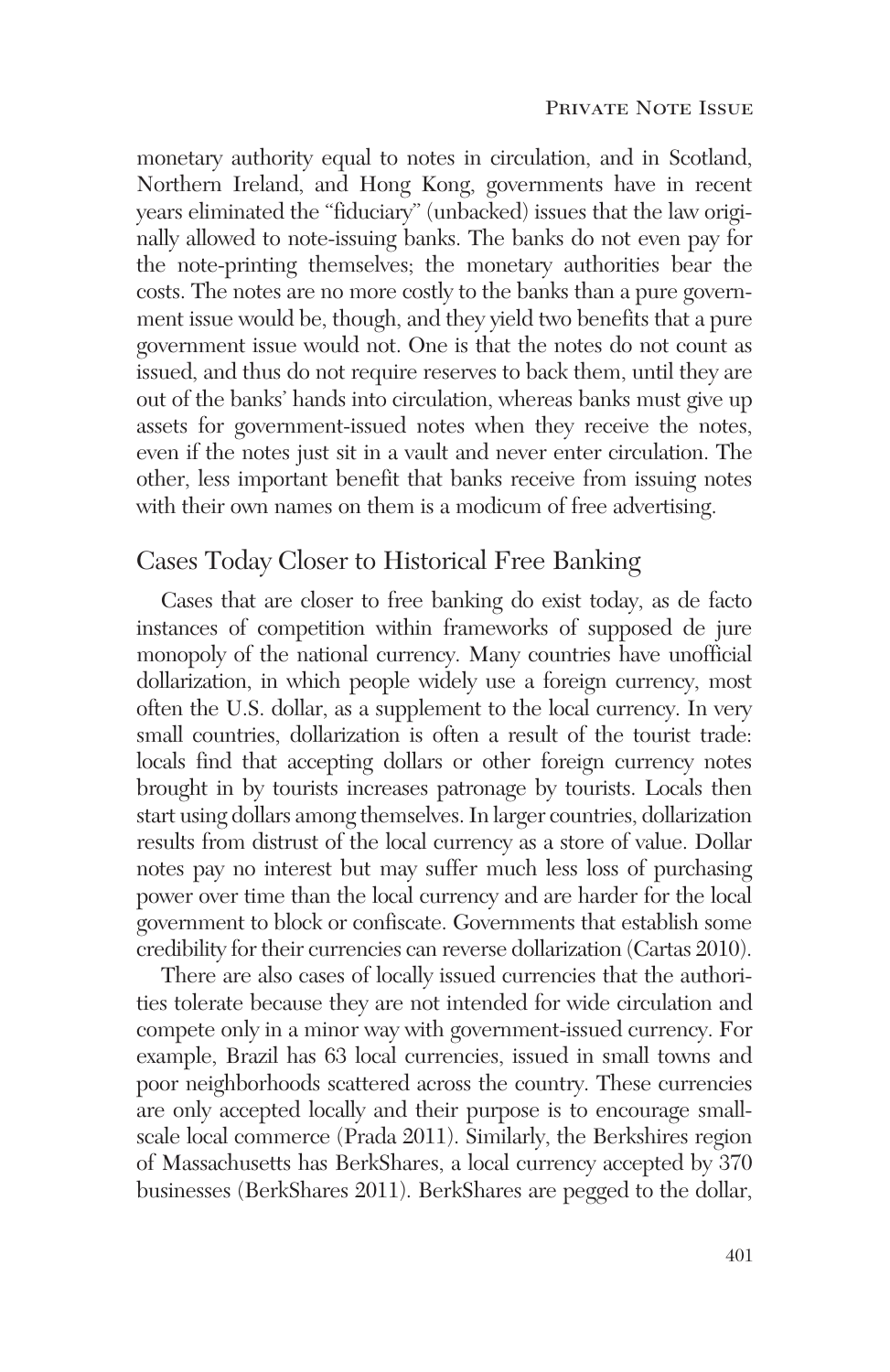and residents can purchase them at a 5 percent discount from one of 12 branches of five local participating banks.

Although none of the current cases of plural issue, dollarization, or local currencies that we have discussed have the freedom of entry and robust competition among note brands characteristic of the freest free banking systems, they do offer some evidence about how people would likely react were free banking to re-emerge today. The presence of multiple note brands would be unlikely to cause any operational problems for the public. Where people use multiple note brands, they move back and forth between brands easily, just as they do with multiple credit card brands or with checks issued by multiple banks. Problems with notes issued by "wildcat banks" in 19th century America, which people sometimes adduce as evidence against competitive note issue, were the result of too little competition, not too much. Wildcat banks arose because regulations prevented large, reputable banks from branching widely and taking market share from less reputable banks. Moreover, losses to note holders from wildcat banks were small in a national context, though sometimes locally significant (Rockoff 1975: 17–22).

## Benefits of Competitive Note Issue under Central Banking

Even under central banking there is a case for competitive issue of notes. Contrary to David Ricardo's view that competitively issued notes are a kind of money, if they are convertible at a fixed rate into some external asset, they are in fact a kind of credit. That is, rather than being a base money, which constitutes final settlement of a debt within the national monetary system, competitively issued bank notes are credit, widely used for intermediate settlement of debts but not constituting final settlement. Perhaps the clearest evidence that competitively issued notes are credit rather than base money is that banks issuing notes competitively have not accepted one another's notes as final settlement, but have instead exchanged them through clearing procedures and settled the balance in gold or other "outside" assets.

Competitive note issue has the possibility of improving central bank control of the money supply. Where the monetary authority has a monopoly of note issue, notes serve two distinct functions that need not necessarily be combined. To the public, notes are mainly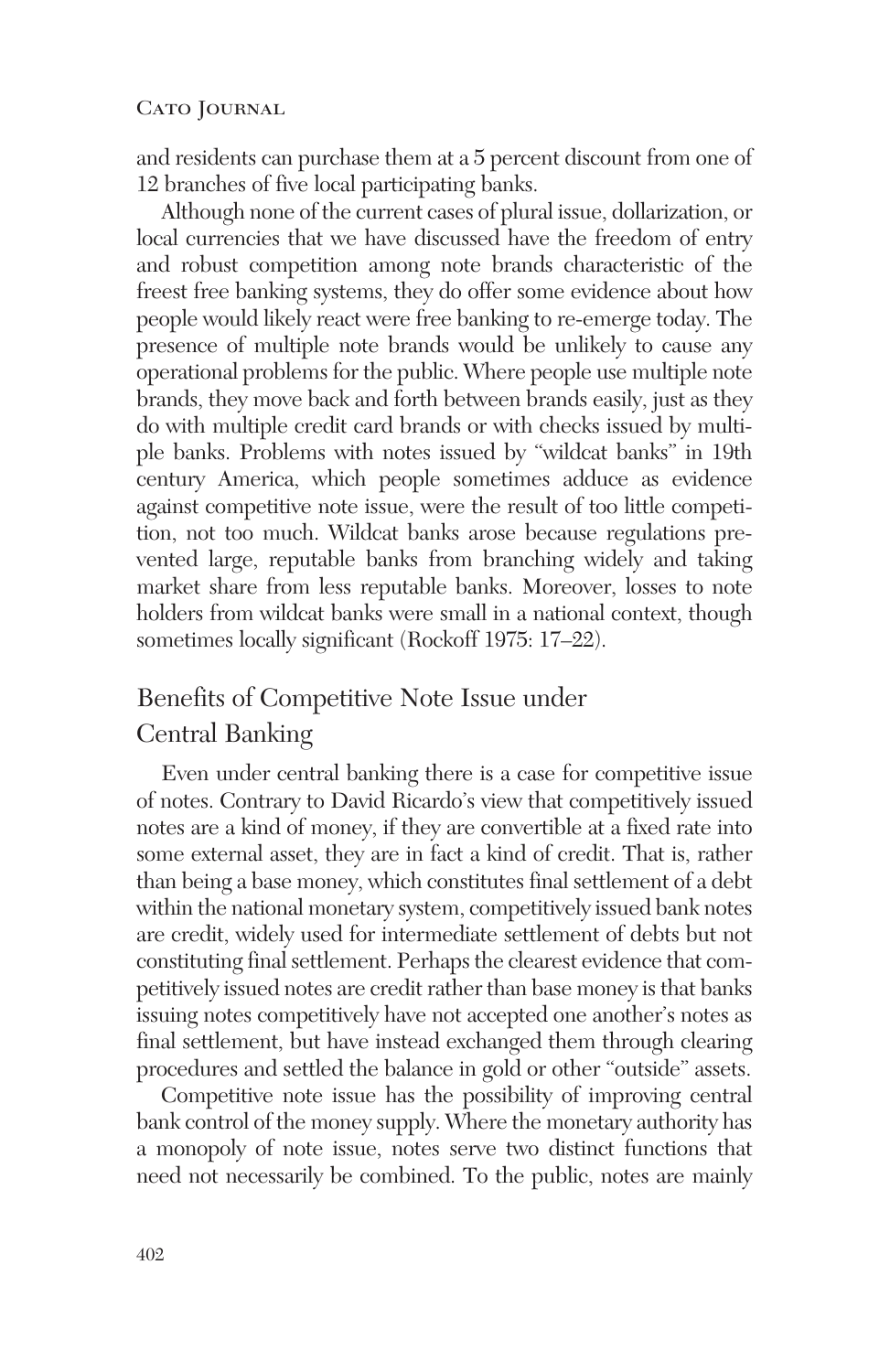hand-to-hand currency. People use notes rather than checks or electronic transfers for small payments because notes do not require the involvement of the banking system or an electronic infrastructure, and they offer greater anonymity. Notes tend not to be used for large payments mainly because of their bulk, which reduces their anonymity and raises the risk of theft.

To banks, notes issued by a monetary authority are a form of reserves. Notes are interchangeable with deposits at the monetary authority as bank reserves. Banks prefer to hold reserves in deposit form because there are no storage costs and some monetary authorities pay interest on deposits. Banks only keep notes to satisfy customers' demands to convert deposits into notes.

When members of the public want notes, they typically do not want bank reserves (the monetary base). Rather, they simply want a means of making hand-to-hand payments. As we have discussed, historical experience with free banking and recent experience with arrangements that have elements of competition like those of free banking strongly suggest that many members of the public would be willing to accept bank-issued notes. They cannot do so in most countries because existing laws grant a monopoly of issue to the monetary authority.

Because monopoly-issued notes combine the functions of handto-hand currency and reserves, changes in the demand for currency affect the supply of reserves. There are regular seasonal peaks in demand for currency, such as before Christmas, and there are irregular peaks from events such as natural disasters. Under monopoly note issue, if the monetary authority does not try to increase reserves during times of peak demand for currency and reduce reserves during times of slack demand, it risks making interest rates and economic activity more volatile. Short-term interest rates may rise quite high during times of peak demand, throwing some borrowers into bankruptcy and creating a financial panic. Every central bank tries to accommodate such fluctuations in demand. Currency boards do not, which helps explain why banks in currency board systems are so often branches of large international banks: the parent banks provide lower-cost liquidity than the local money market can during times of peak demand for currency and other peaks in demand for credit.

Allowing banks their own notes would simplify matters for them and for the monetary authority. Banks would not have to hold extra reserves during times of peak demand for currency. Even in the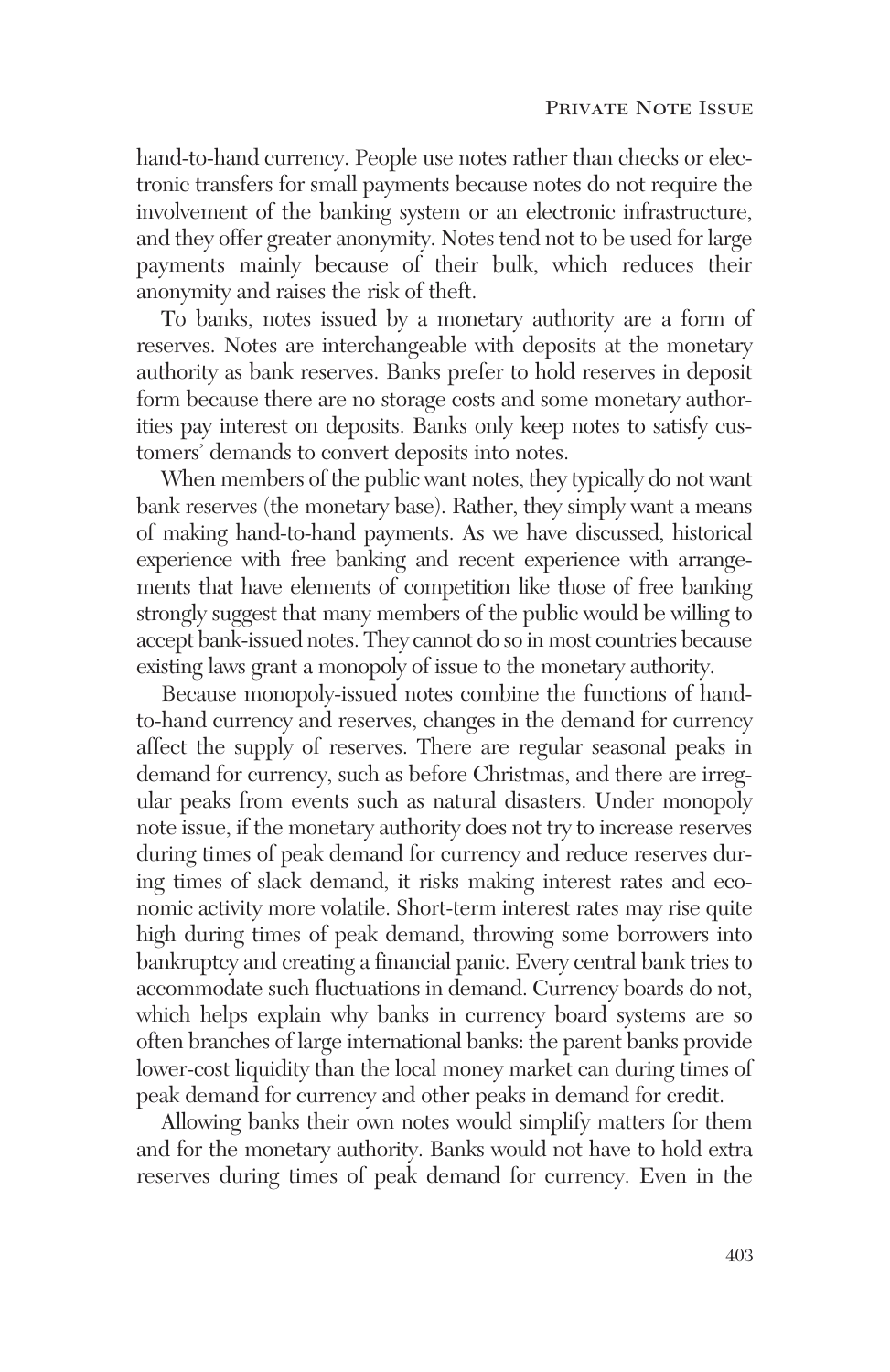extreme case where customers wished to convert all their deposits into notes and then reconvert them into deposits, if they were willing to accept the bank's own notes, the total liabilities of the bank would be unchanged, as would its need for reserves. Only the form of the liabilities would change.

For the monetary authority, there would be no more need to add and withdraw reserves to anticipate changes in the demand for notes. It would be one less thing to worry about in conducting monetary policy (cf. Selgin 1988: 111–19). The correlations between the monetary base and the outcomes that monetary authorities care about might become higher.

The great disadvantage from the monetary authority's perspective is that to the extent bank-issued notes displaced its notes, it would lose the profits of monopoly issue. The profits would tend not to accumulate to banks, but to be passed along to consumers in the form of higher quality and lower cost of bank services, and perhaps even as explicit interest on notes (as Goodhart 1986 and McCulloch 1986: 74–75 have proposed). In some countries, the profits are so large that governments consider them an important source of revenue, but in principle, it is possible to raise just as much revenue from other taxes that distort economic activity less, or to cut spending.

### Laws on the Right to Issue Currency

In surveying laws on note issue in the United States, Schuler (2001) found that, most likely through legislators' inadvertence, note issue was legal for federally chartered banks and, depending on state laws, for state-chartered banks. To our surprise, no U.S. bank has yet taken the hint and tried to issue notes. Here we extend the survey to almost every nation or dependency in the world, more than 240 jurisdictions. We searched the websites of monetary authorities, constitutions, and legal databases to determine whether the law granted a government body a monopoly of issuing notes and coins, and what the law said about the legal tender status of the notes and coins. Our search, although not exhaustive, was sufficiently detailed that we think we have seen the great bulk of the relevant laws.

Table 1 summarizes our results. It is based on passages of laws that we have copied, with full citations, in a background document available from us on request. Since we are economists and not lawyers, and certainly not experts on more than 240 legal systems, we present our findings with the warning to take them with caution. For the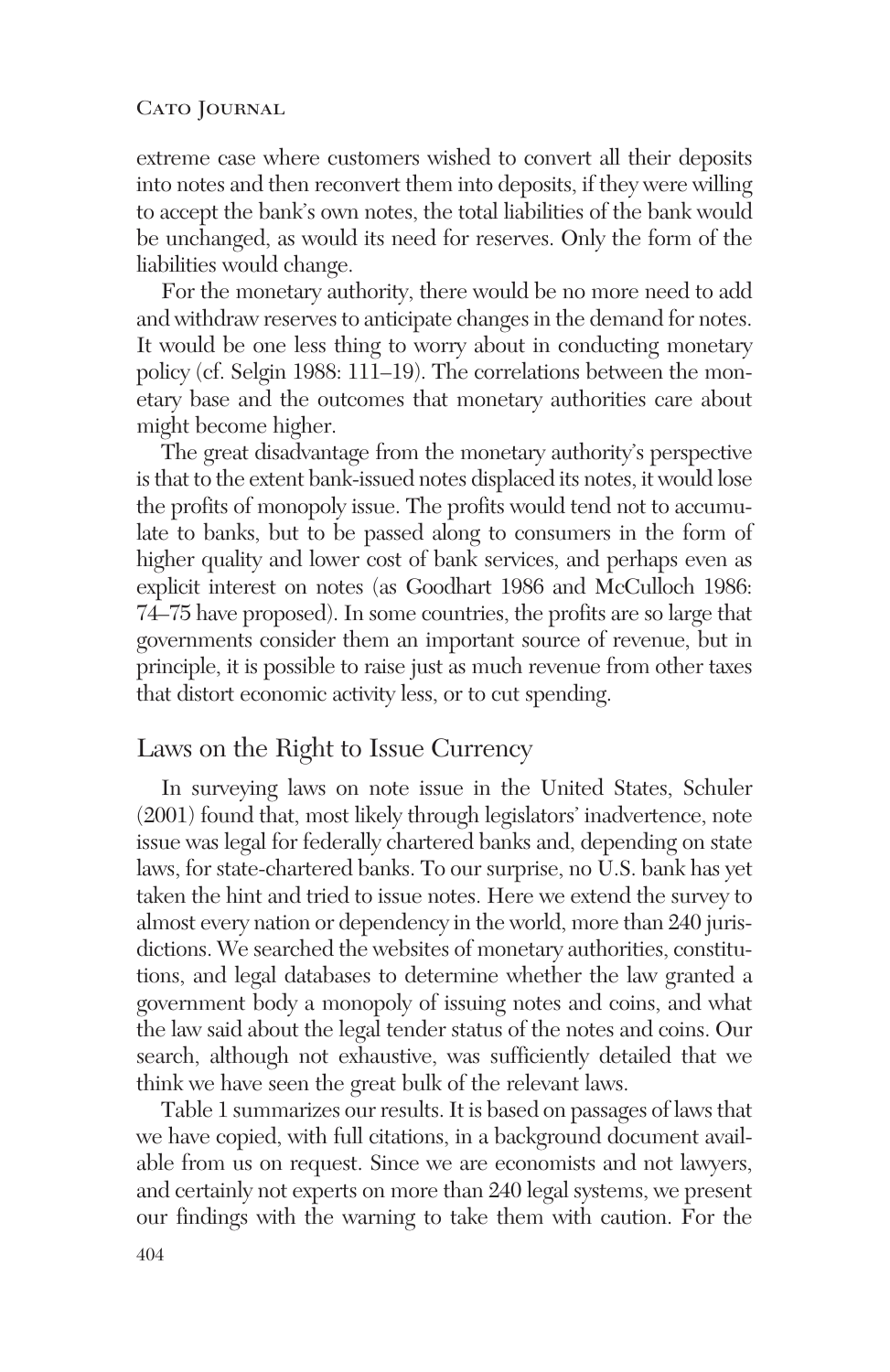|                                 | Competition allowed in |                |                                        |
|---------------------------------|------------------------|----------------|----------------------------------------|
| Place                           | <b>Notes</b>           | Coins          | <b>Remarks</b>                         |
| Bonaire, etc.                   | Maybe                  | Maybe          | Dollarized (USD)                       |
| Cambodia                        | Maybe                  | Maybe          |                                        |
| Ecuador                         | Maybe                  | N <sub>0</sub> | Dollarized (USD); own coins            |
| Ethiopia                        | Maybe                  | Maybe          |                                        |
| Gibraltar                       | Maybe                  | Maybe          |                                        |
| Guernsey                        | Maybe                  | Maybe          |                                        |
| Hong Kong                       | Yes                    | N <sub>0</sub> | See discussion in main text            |
| Japan                           | Maybe                  | Maybe          | We cannot read Japanese texts          |
| Jersey                          | Maybe                  | Maybe          |                                        |
| Kiribati                        | Maybe                  | Maybe          | No local monetary authority            |
| Laos                            | Maybe                  | Maybe          |                                        |
| Latvia                          | Maybe                  | Maybe          |                                        |
| Macao                           | Yes                    | N <sub>0</sub> | See discussion in main text            |
| Malta                           | No                     | Yes            | Exemption for non-euro coins           |
| Palestinian                     | Yes                    | Yes            | Dollarized (ILS, JOD)                  |
| Authority                       |                        |                |                                        |
| Panama                          | Yes                    | Maybe          | Dollarized (USD); own coins            |
| Pitcairn<br><b>Islands</b>      | Maybe                  | Maybe          | Dollarized (NZD);<br>collectors' coins |
| Timor-Leste                     | Yes                    | No             | Dollarized (USD); own coins            |
| Tuvalu                          | Maybe                  | Maybe          | Dollarized (AUD)                       |
| UK: Scotland                    | Yes                    | N <sub>0</sub> | See discussion in main text            |
| UK: Northern<br><b>I</b> reland | Yes                    | N <sub>0</sub> | See discussion in main text            |
| USA and                         | Yes                    | $\rm No$       | 1\% annual tax on                      |
| territories                     |                        |                | bank-issued notes                      |
| Zimbabwe                        | Yes de                 | Yes de         | Dollarized (USD, ZAR);                 |
|                                 | facto                  | facto          | de jure monopoly                       |

### TABLE 1 Places Where Competition in Issuing Notes or Coins May Be Allowed

NOTES: These findings are not legally definitive. In some cases, applicable laws were hard to locate. In all other countries, issuance of notes and coins is definitely or highly likely a government monopoly.

 $\text{AUD} = \text{Australian dollar}; \text{ILS} = \text{Israeli new sheepel}; \text{JOD} = \text{Jordanian}$ dinar; NZD = New Zealand dollar; USD = U.S. dollar; ZAR = South African rand.

SOURCES: National constitutions and laws concerning currency. A file containing quotations and electronic source citations for more than 240 jurisdictions is available from the authors on request.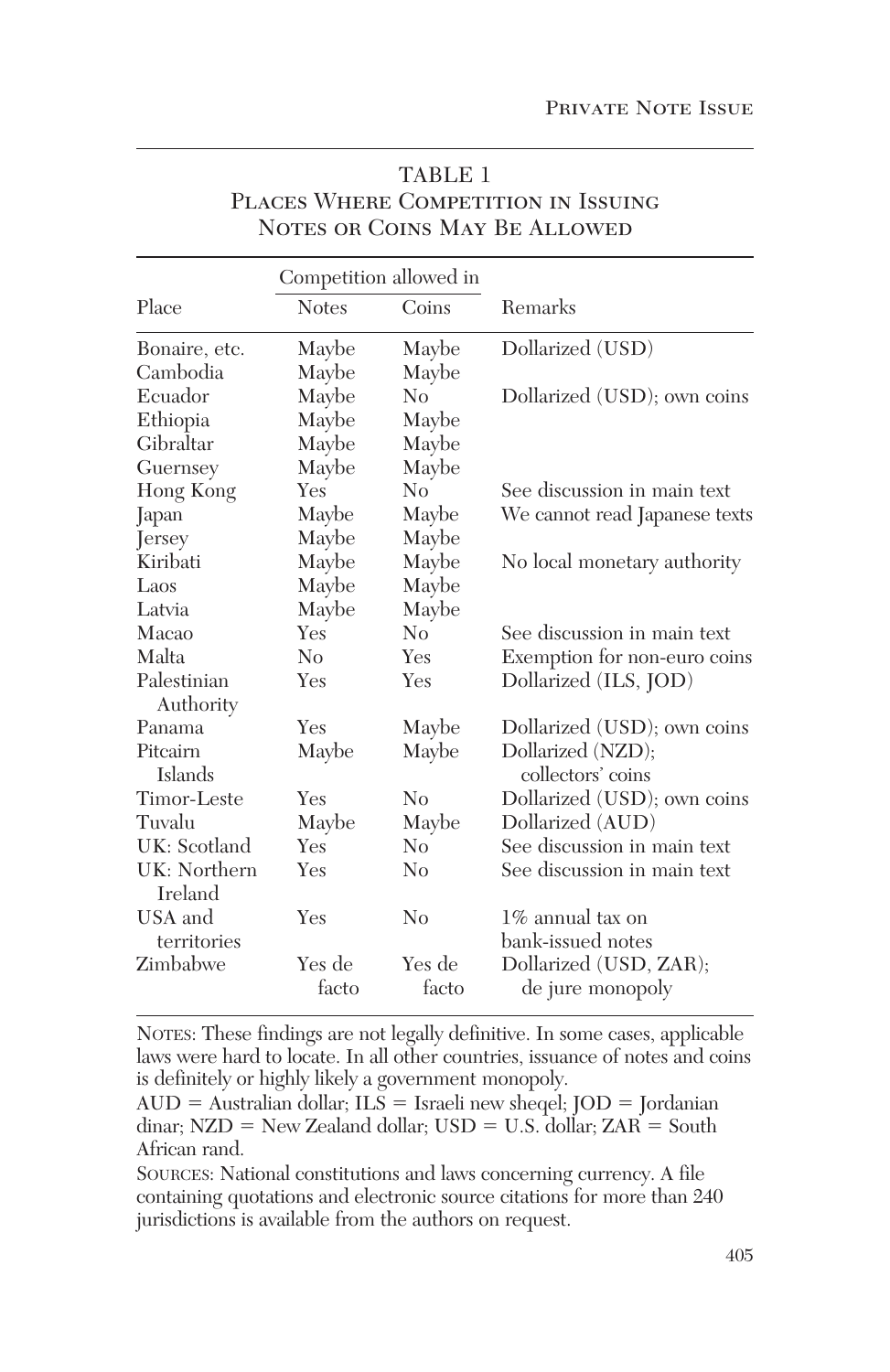most part, we conducted our research online. For some of the jurisdictions the table lists, the corpus of local laws available online was scarce, and a full investigation would require on-site research.

About two dozen jurisdictions have definite or potential legal openings for private note or coin issue. Most of the jurisdictions are small, both geographically and economically. The exceptions are the United States, the United Kingdom, and Japan. We have already mentioned the United States and the two regions of the United Kingdom where plural note issue currently exists: Scotland and Northern Ireland. In Gibraltar, Guernsey, and Jersey, which are British dependencies but not part of the United Kingdom, there appears to be freedom for banks to issue local currencies. Governments in all three jurisdictions issue their own notes, and Gibraltar issues coins as well. Bank of England (central bank) currency is legal tender in Guernsey and Jersey. In Japan, the legislative language, as translated, is ambiguous, merely stating that the Bank of Japan "shall" issue banknotes and that these notes are legal tender.

As in Japan, central banks in Ethiopia, Laos, and Latvia have the right but apparently not the exclusive right to issue notes and coins. In Cambodia, the law says only that the central bank has a monopoly on issuing notes and coins in the national currency unit.

Ecuador is dollarized, and the central bank is prohibited from issuing new notes but does issue coins. While there is apparently no law prohibiting private issue of local banknotes, the relative stability of the U.S. dollar likely explains the absence of such competition. Panama is likewise dollarized, with a "central bank" that issues only coins, though does not appear to have a monopoly of coinage. Timor-Leste is dollarized, and U.S. coins are legal tender alongside local coins, which are a local monopoly. In Zimbabwe, the central bank has a de jure monopoly on locally issued currency, but hyperinflation drove local currency out of circulation, leaving the country using foreign currency de facto, with the U.S. dollar and the South African rand being the most widely used currencies. Currency competition in Zimbabwe accordingly takes the form of competition among currencies issued by foreign central banks; local free banking, which would involve note issue by Zimbabwean banks (such as the country had in the early 20th century), remains illegal. In the territories of the Palestinian Authority, as in Zimbabwe, competition takes the form of multiple foreign currencies, in this case the Israeli new shekel and the Jordanian dinar. The law is looser than in Zimbabwe, in that it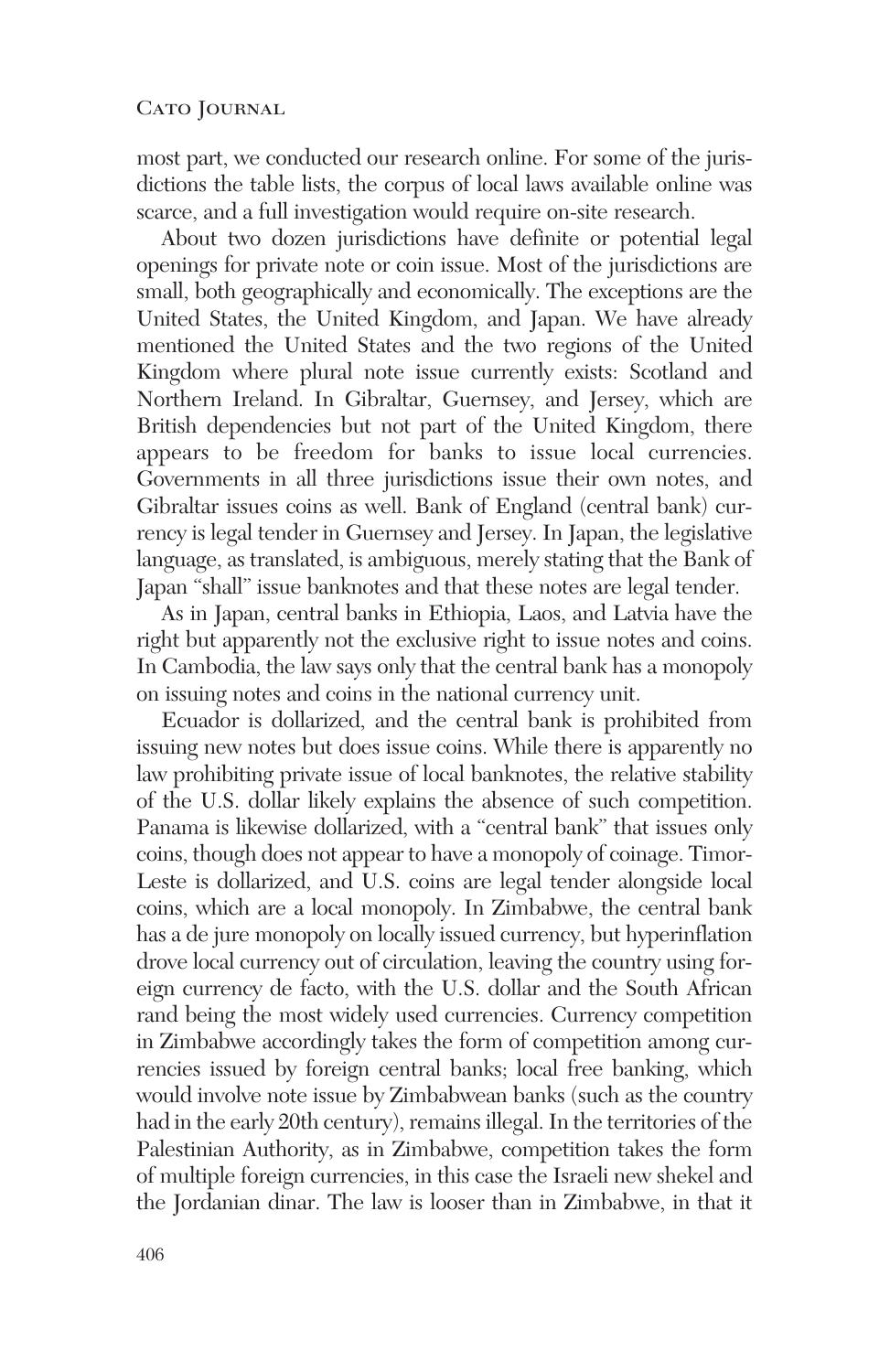merely states that the embryonic central bank will issue the national currency and coins "in due course." Bonaire, Saba, and Saint Eustatius switched from using the Netherlands Antilles guilder to using the U.S. dollar as their currency at the start of 2011, and their law does not appear to specify any monopoly of issuance. Kiribati and Tuvalu have no local monetary authorities, and use the Australian dollar. The Pitcairn Islands use the New Zealand dollar, but the government issues coins for collectors as a source of revenue.

Finally, for the 17 member states of the European Union (EU) that use the euro as their currency, EU law indicates that the European Central Bank has the exclusive right to authorize the issue of euro notes and coins, but Malta provides a specific opening for minting certain non-euro coins.

### Legal Tender Laws

Even where a monetary authority has a monopoly of issuing currency in the national currency unit, there may be other openings for competition in currency. Different ways of interpreting legal tender laws may provide such an opening. The way most people think about legal tender combines several concepts. One is that that in contracts that do not specify payment in a particular currency, currency with legal tender status has the power to discharge debts fully. Another is that the government itself must accept a particular currency in payment, especially payment of taxes. Most governments accept only their own currency for payment of taxes, but there have been exceptions where governments have specifically demanded some payments in precious metals or "hard" foreign currency in cases where their own currency has not been well accepted in international markets. Yet another concept involved in legal tender is specifying what currency private parties are legally permitted to use among themselves. In some countries, laws specify that wages must be paid in national currency, as a way of creating demand for it that otherwise might not exist. Finally, there is the concept of forced tender—namely, that payments in the national currency fully discharge debts even where the parties have previously specified another currency, and that with limited exceptions, contracts in foreign currency are void.

We find that legal tender laws, while common, are less common and more ambiguous than rules granting monetary authorities monopolies of currency issue. For example, among the 17 countries that use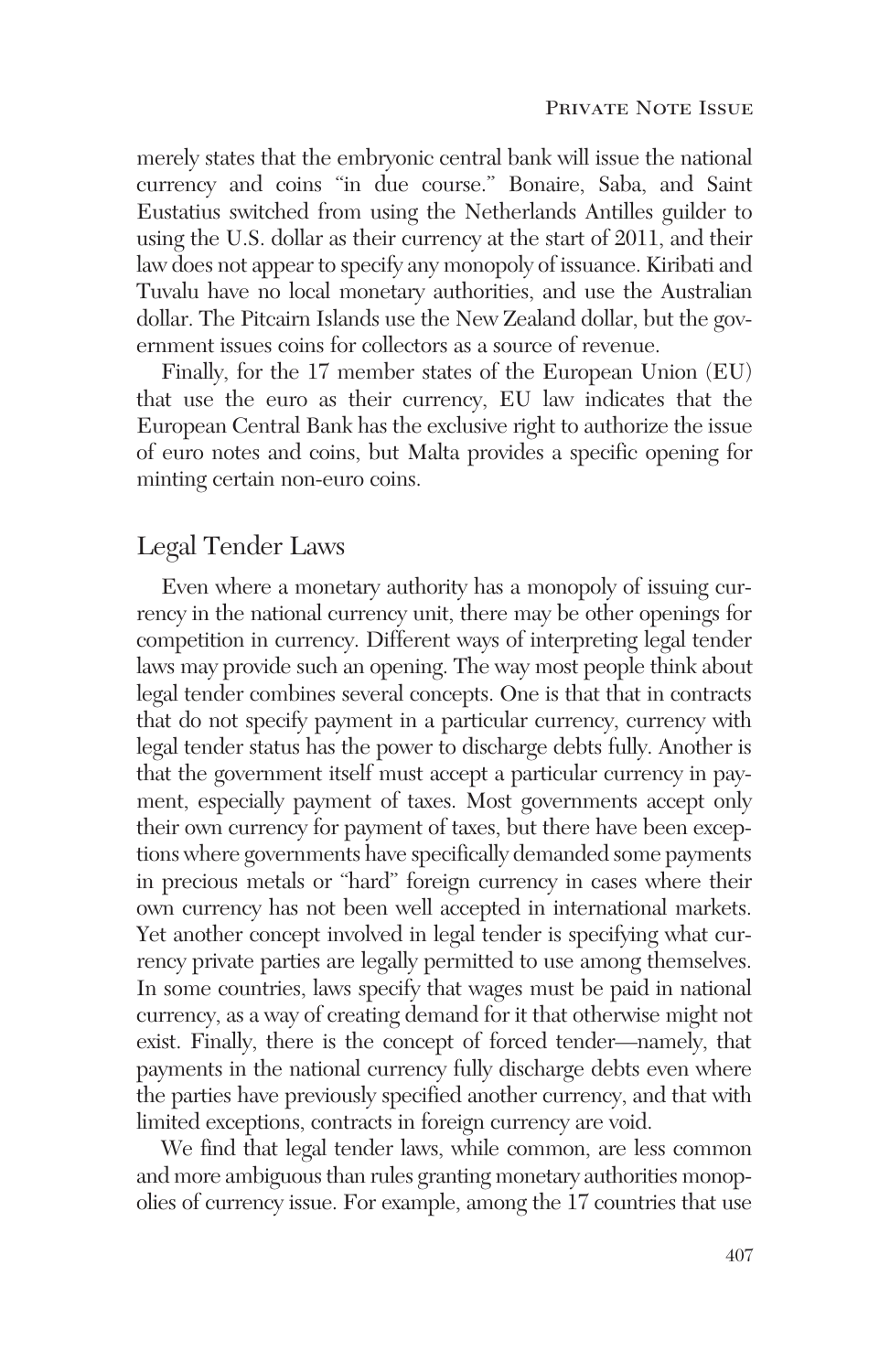the euro as their currency, the Treaty on European Union indicates that euro notes have legal tender status, but no such language exists for euro coins. Instead, there are multiple recommendations by the European Union that acknowledge the differing interpretations among the member states of the legal tender status of the euro. The recommendations specify how member states should enact specific legal tender laws for both euro notes and coins. Most member states do not have specific legal tender laws for notes and coins. The three that clearly do are Germany, Estonia, and Cyprus. Of the remaining ten member states that do *not* use the euro as their currency, at least four have legal tender laws. Lithuania and Latvia, for example, do not appear to have legal tender laws, while Denmark has legal tender laws on notes but not coins.

The potential opening for bank-issued currency in such cases is for it to be treated as a kind of foreign currency. So, perhaps a Hungarian bank establishes a subsidiary that issues notes in the United States, denominated in U.S. dollars, euros, or Hungarian forints, and pays out the notes in Hungary, as it would pay out central bank-issued dollars, euros, or forints when requested by customers. Even if such "foreign" bank-issued currencies are legal, though, their lack of legal tender status in the sense of being acceptable as a default currency among private parties or for payments to the government may be sufficiently disadvantageous that they cannot develop the economies of scale and network effects in currency use to offer much competition to the monetary authority.

### Conclusion

The United States, and by extension the territories subject to U.S. law, are the only jurisdictions we have found where issuance of notes by banks is currently both clearly legal and wide open to new entrants. In the four jurisdictions where multiple banks already issue notes—Hong Kong, Macao, Scotland, and Northern Ireland—new entrants must be licensed by the government in the first two cases and new entrants are prohibited in the last two cases. In a number of other jurisdictions, such as those that officially use the U.S. dollar as currency, issuance of notes by banks is possibly legal, but except in Panama, where dollarization dates from 1904, the laws were written when the Federal Reserve was the only issuer of U.S. dollar paper money and may contain an implicit expectation that the U.S. currency to be used locally must be government issued.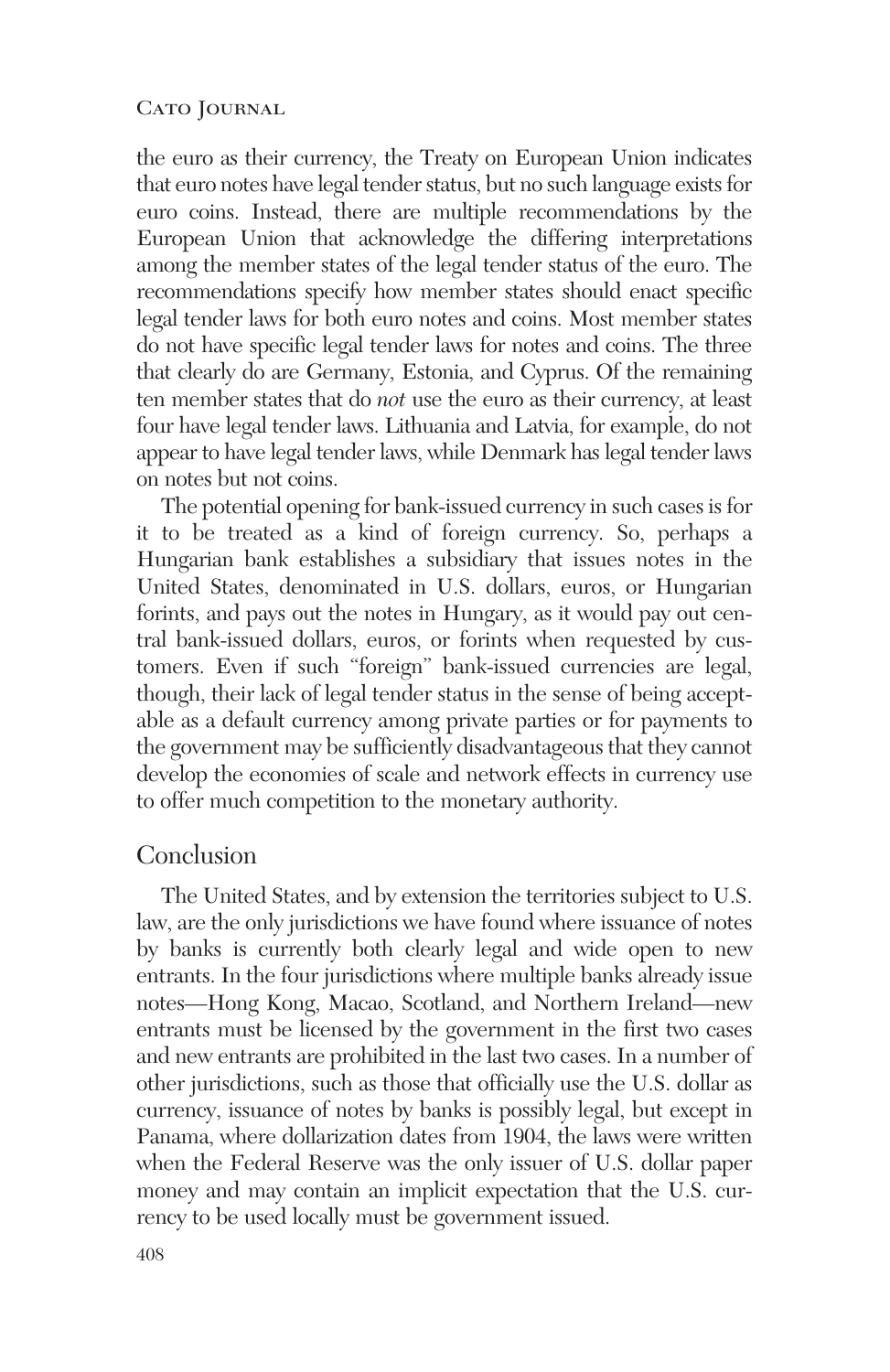As we have explained, competitive issue of notes is characteristic of free banking, a system in which there is no centralized control of reserves (the monetary base) within the national monetary system. Competitive issue is also compatible with central banking, though, given that a central bank can still exercise control over a monetary base that constitutes final settlement of debt within a national monetary system.

Why hasn't any bank tested the waters of competitive note issue in the United States? When we posed the question while presenting this paper at the Cato Institute's 29th Annual Monetary Conference, we hypothesized that there are regulations that might hinder note issue, or that banks do not consider it worth the effort because they think the federal government would officially remonopolize note issuance if the possibility of competition emerged. A member of the audience from a Washington law and lobbying firm in effect confirmed our suspicions by explaining that for some time her firm has been working for a client precisely on these issues.

### References

- BerkShares (2011) Viewed 15 December at http://berkshares. org/directory/dir\_list1.htm.
- Cartas, J. (2010) "Dollarization Declines in Latin America: Latin Americans Are Placing More Value in Their Own Currencies." International Monetary Fund *Finance and Development* (March): 57.
- Dowd, K. (ed.) (1992) *The Experience of Free Banking*. London: Routledge.
- Goodhart, C. A. E. (1986) "How Can Non-Interest-Bearing Assets Coexist with Safe Interest Bearing Assets?" *British Review of Economic Studies* 8: 1–12.
- Mann, F. A. (1982) *The Legal Aspect of Money: With Special Reference to Comparative Private and Public International Law.* New York: Oxford University Press.
- McCulloch, J. H. (1986) "Beyond the Historical Gold Standard." In C. D. Campbell and W. R. Dougan (eds.) *Alternative Monetary Regimes*, 73–81. Baltimore: Johns Hopkins University Press.
- Mishkin, F. S. (2007) *The Economics of Money, Banking, and Financial Markets.* 8th ed. Boston: Pearson/Addison-Wesley.
- Peng, X. (1994) *A Monetary History of China,* 2 vols. Trans. by E. H. Kaplan. Bellingham, Wash: Center for East Asian Studies,